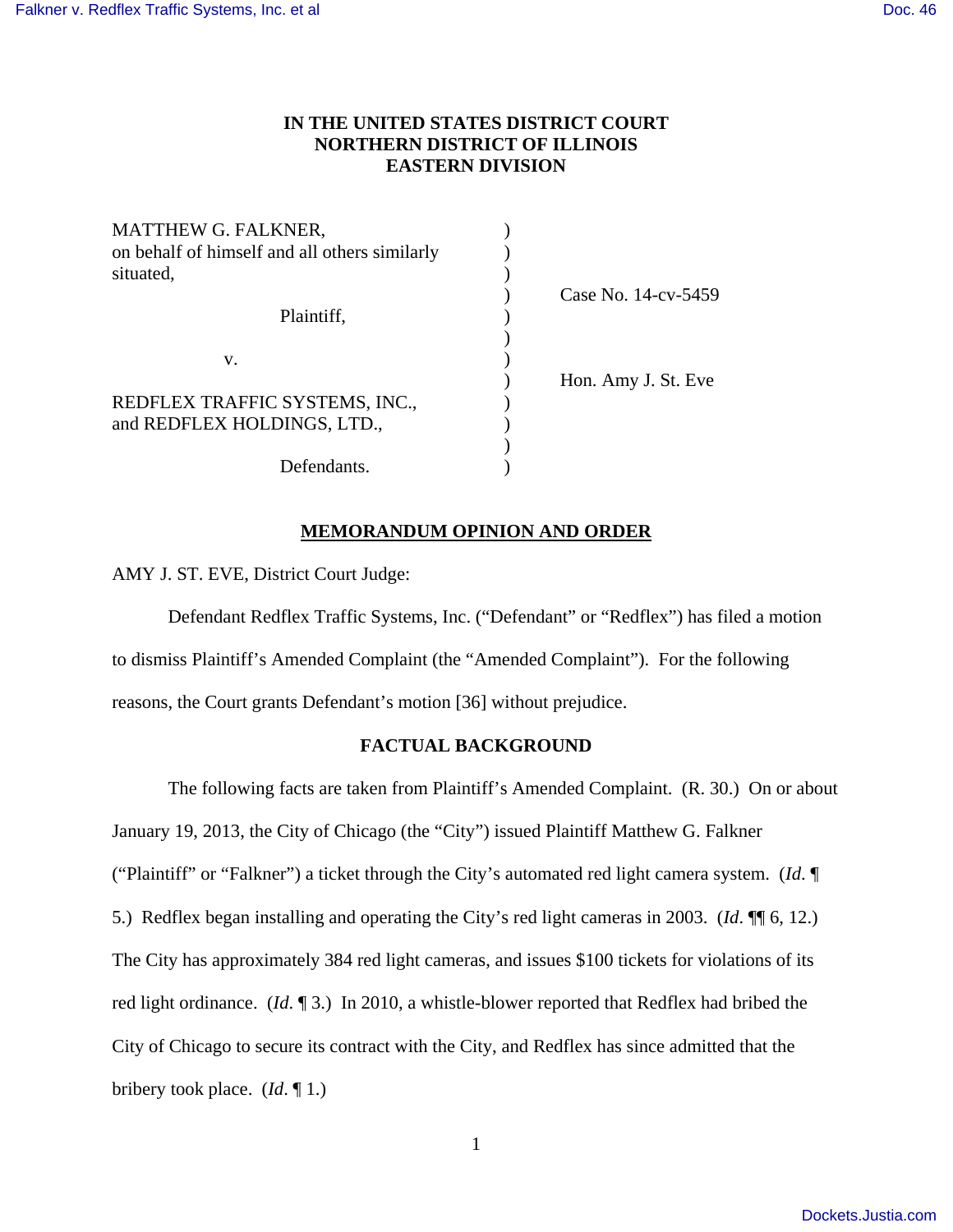Plaintiff alleges that as a result of Redflex's bribery scheme, Redflex secured two contract provisions with the City of Chicago that caused him injury. (*Id*. ¶ 2.) First, Plaintiff asserts that Redflex's bribery caused the City to agree to "supra market" compensation for Redflex—revenues above what Redflex would otherwise have been able to charge the City for installing and operating its red light cameras. (*Id*.) Plaintiff claims that the above-market compensation caused him injury because the City paid a portion of his \$100 red light fine to Redflex. (*Id*. ¶ 5.) Second, Plaintiff alleges that Redflex's bribery resulted in the "unlawful and unconstitutional delegation of police power to a private for-profit organization, namely Defendant." (*Id*. ¶ 2.) In other words, Plaintiff claims that Redflex's bribery caused the City of Chicago to unlawfully delegate to Redflex the City's police power to decide whether motorists in Chicago violated its red light ordinance. Based on these theories, Plaintiff brings two counts for unjust enrichment against Redflex on behalf of himself and a proposed class of individuals to whom the City of Chicago issued red light tickets. He requests that Redflex disgorge to the proposed class the entire \$100 million in revenues that the City allegedly compensated Redflex for installing and operating the City's automated red light cameras. (*Id*. ¶ 3.) Plaintiff alleges, and Redflex does not dispute, that the Court has subject matter jurisdiction over this matter under the Class Action Fairness Act provisions of 28 U.S.C. § 1332(d). (*Id*. ¶ 9.) Redflex now moves to dismiss Plaintiff's claims on several grounds, including Plaintiff's lack of standing to bring suit against it.

#### **LEGAL STANDARD**

 Article III standing is a threshold jurisdictional requirement in every federal action. *See Johnson v. Merrill Lynch, Pierce, Fenner & Smith, Inc.*, 719 F.3d 601, 606 (7th Cir. 2013); *Horne v. Flores,* 557 U.S. 433, 445, 129 S.Ct. 2579, 174 L.Ed.2d 406 (2009). "Standing arises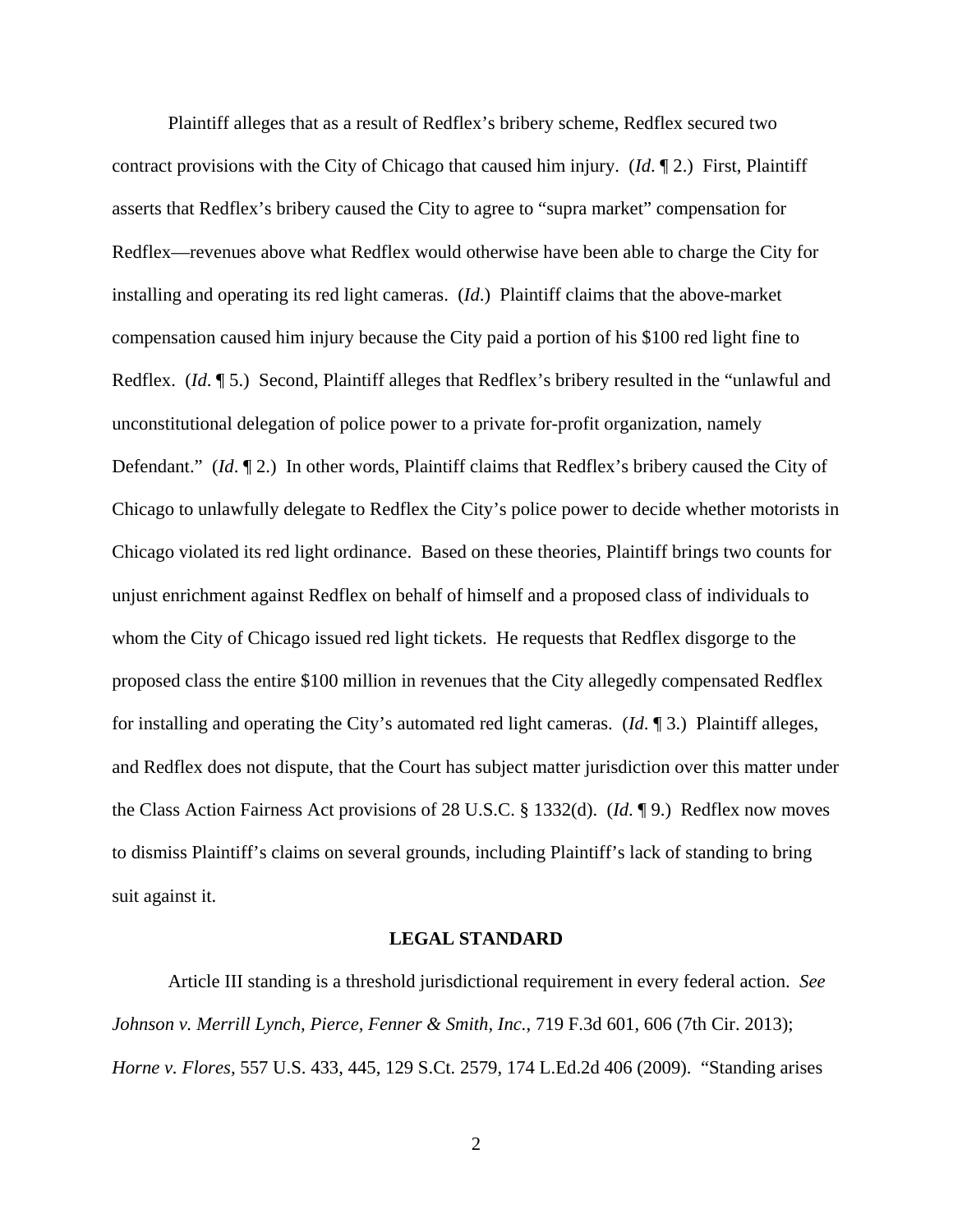under the 'case or controversy' requirement, found in U.S. Const. art. III, § 2, and 'serves to identify those disputes which are appropriately resolved through the judicial process.'" *Johnson*, 719 F.3d at 606 (quoting *Lujan v. Defenders of Wildlife*, 504 U.S. 555, 560, 112 S.Ct. 2130, 119 L.Ed.2d 351 (1992)). Accordingly, Rule 12(b)(1) motions for lack of subject matter jurisdiction properly address standing issues. *See Scanlan v. Eisenberg*, 669 F.3d 838, 841 (7th Cir. 2012).

 "As a jurisdictional requirement, the plaintiff bears the burden of establishing standing." *Apex Digital, Inc. v. Sears, Roebuck & Co.*, 572 F.3d 440, 443 (7th Cir. 2009). The plaintiff must establish each of the following three elements:

(1) the plaintiff must have suffered an "injury in fact"—that is, "an invasion of a legally protected interest which is (a) concrete and particularized," and (b) actual or imminent, not conjectural or hypothetical; (2) "there must be a causal connection between the injury and the conduct complained of" (*i.e.,* the injury must be fairly traceable to the challenged action of the defendant); and (3) "it must be likely, as opposed to merely speculative, that the injury will be redressed by a favorable decision."

*Sierra Club v. EPA*, 774 F.3d 383, 388 (7th Cir. 2014) (quoting *Lujan*, 504 U.S. at 560-61, 112

S.Ct. 2130). "[E]ach element must be supported in the same way as any other matter on which the plaintiff bears the burden of proof, *i.e.,* with the manner and degree of evidence required at the successive stages of the litigation." *Lac Du Flambeau Band of Lake Superior Chippewa Indians v. Norton*, 422 F.3d 490, 496 (7th Cir. 2005) (quoting *Lujan*, 504 U.S. at 561, 112 S.Ct. 2130). "At the pleading stage, general factual allegations of injury resulting from the defendant's conduct may suffice, for on a motion to dismiss we 'presum[e] that general allegations embrace those specific facts that are necessary to support the claim.'" *Id*. Further, "'[i]n reviewing the standing question, the court must be careful not to decide the questions on the merits for or against the plaintiff, and must therefore assume that on the merits the plaintiffs would be successful in their claims.'" *Sierra Club*, 774 F.3d at 389 (quoting *City of Waukesha v. EPA*, 320 F.3d 228, 235 (D.C. Cir. 2003)).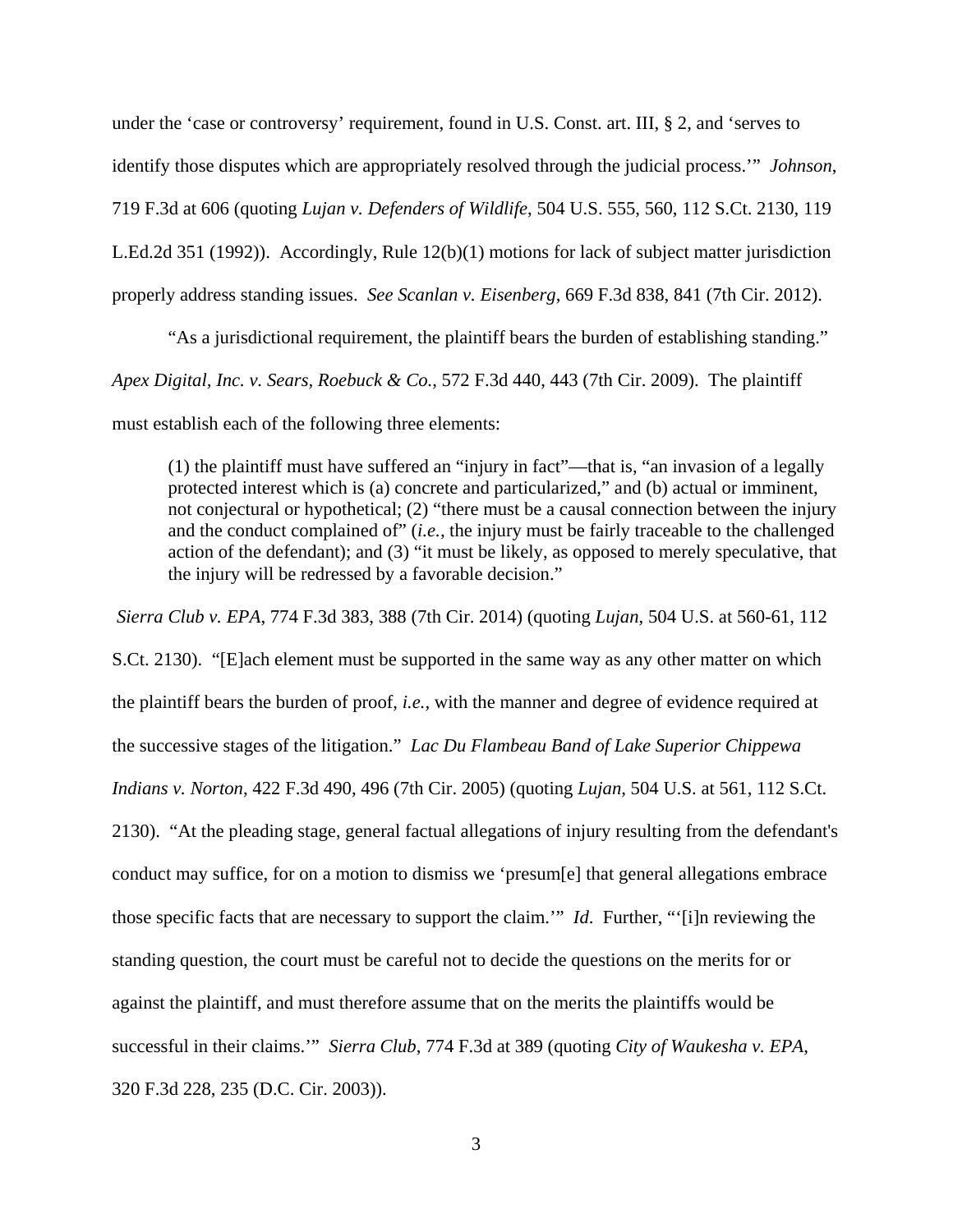### **ANALYSIS**

 Defendant moves to dismiss the Amended Complaint on several bases. It argues that the Amended Complaint fails as a matter of law because Plaintiff does not have Article III standing to bring either claim. It also asserts that the Court should dismiss the Amended Complaint because the City of Chicago is an indispensable party under Rule 19 that Plaintiff has not named as a defendant. Finally, Defendant contends that neither count states a claim for unjust enrichment because Plaintiff cannot show that he is entitled to the revenues that the City paid Redflex, and that the Court should dismiss Count Two because Plaintiff does not sufficiently plead an unlawful delegation of the City's police power. Because the Court finds that Plaintiff does not establish that he has standing to bring either claim, the Court dismisses the Amended Complaint without reaching Defendant's other arguments.

#### **I. Standing**

The Court begins by addressing the Article III standing issue because "without a case or controversy under Article III, [a court has] no authority to proceed to the merits." *United States v. \$304,980.00 in U.S. Currency*, 732 F.3d 812, 818 (7th Cir. 2013) (citing *Steel Co. v. Citizens for a Better Env't,* 523 U.S. 83, 94, 118 S.Ct. 1003, 140 L.Ed.2d 210 (1998)). Defendant argues both that Plaintiff has not alleged an "injury in fact," and that there is no "causal connection" between Plaintiff's alleged injury and Redflex's conduct. The Court conducts the standing analysis independently for each of Plaintiff's two counts. *See Rifkin v. Bear Stearns & Co*., 248 F.3d 628, 634 (7th Cir. 2001) ("[t]he plaintiffs must establish the district court's jurisdiction over each of their claims independently").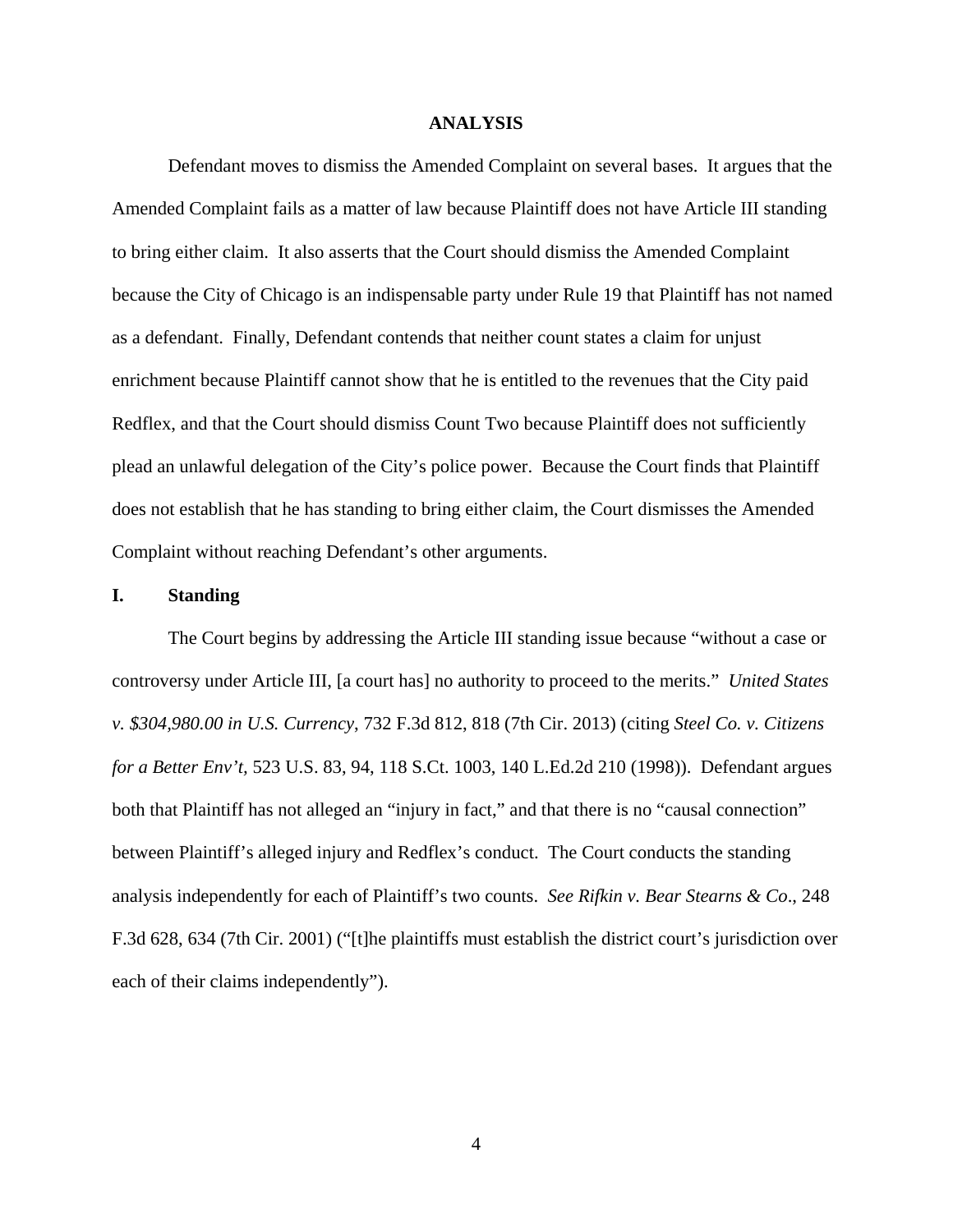# **A. Count One**

Plaintiff alleges in his first count that Redflex bribed the City to obtain a contractual provision "setting the amount of [Redflex's] compensation at an amount that is higher than the rate that the market would have justified for such services absent the bribery." (R. 30, Am. Compl. ¶ 29.) Plaintiff alleges further that, "[a]s a direct result of the bribery scheme, Defendant was able to contractually retain approximately 20-25% of all 'ticket revenue' generated by tickets paid by class members," and "[t]he portion of the 'ticket amount' illegally paid to Defendant<sup>[]</sup> came directly from the cash and/or checking accounts of class members." (*Id*. ¶ 29, 31.) Essentially, Plaintiff is alleging that through its wrongful conduct, Redflex was able to obtain increased revenues, which the fines paid by Plaintiff and the proposed class funded. Even taking the facts as alleged, however, the Court must dismiss Count One because Plaintiff does not allege any injury from Redflex's conduct.

 Plaintiff alleges that the City of Chicago issued him a \$100 red light ticket, which he paid. In Count One, he does not allege that he did not violate the City's red light ordinance or that his ticket was invalid. Instead, Plaintiff argues that he has a legally protected interest in not having the City fund Redflex's wrongfully procured, above-market compensation with the proceeds of his red light ticket. This argument fails because the City's payments to Redflex had no effect on the fines that Plaintiff (and the proposed class) paid to the City.

 Plaintiff alleges that the proposed class paid \$500 million in red light fines to the City, \$100 million of which the City distributed to Redflex as compensation. (*Id*. ¶ 3.) Plaintiff claims that the \$100 million the City paid to Redflex was greater than the fair market rate, but the size of the City's payments to Redflex had no effect on the dollar amount of the fines that Plaintiff and the proposed class paid to the City. If the City should have only paid Redflex \$80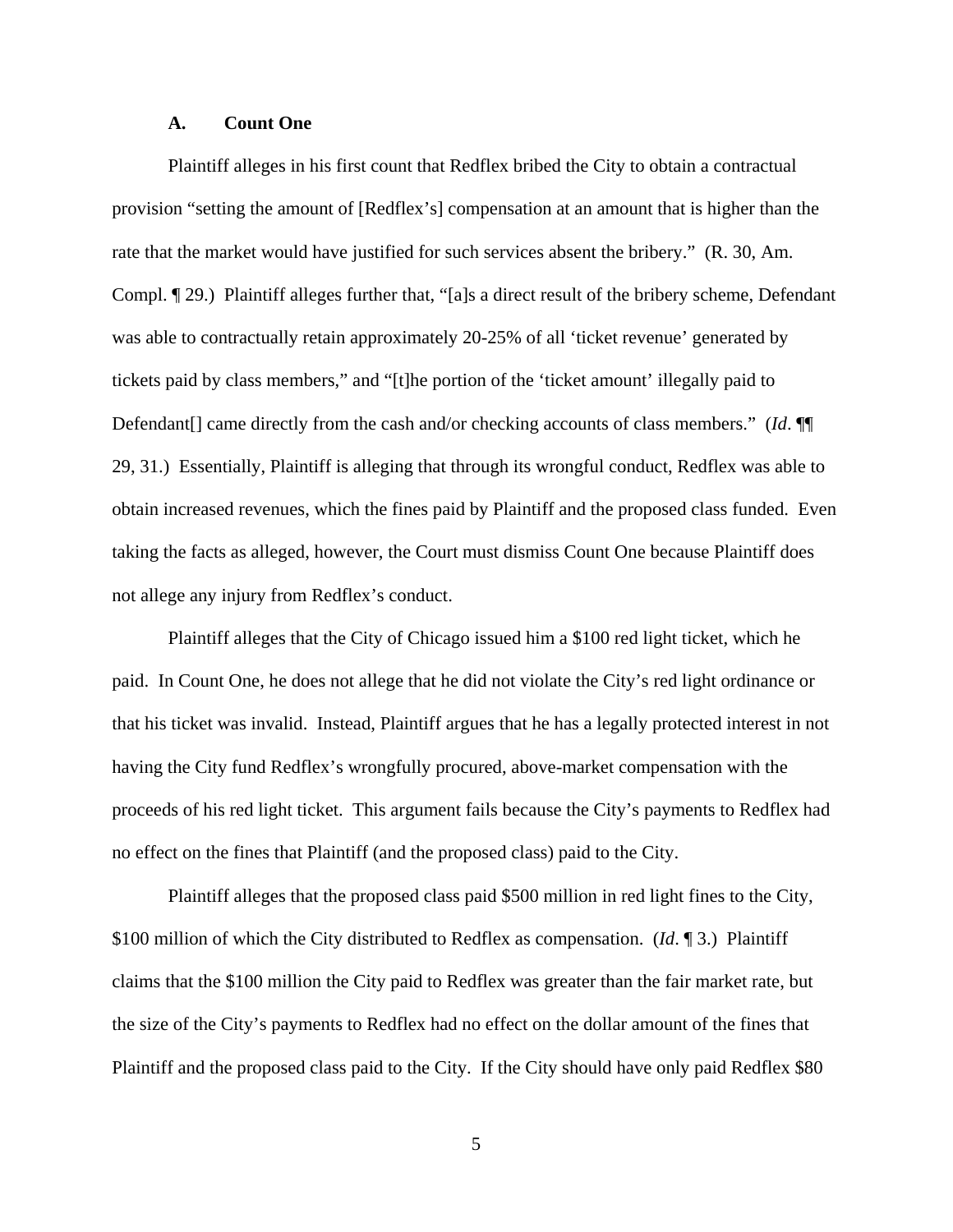million, for example, then the City would have kept \$420 million, but the proposed class would still have paid the City \$500 million. Put slightly differently, Plaintiff only alleges that the proposed class paid a fixed amount of fines to the City, of which the City distributed too much as compensation to Redflex. Plaintiff does not plead facts establishing that Reflex's alleged bribery caused Plaintiff or any of the other proposed class members any injury.

 Plaintiff also does not allege that Redflex's bribery increased the fines associated with the red light tickets themselves. As Redflex notes, the Illinois statute authorizing automated red light cameras specifically provides that, "[t]he compensation paid for an automated traffic law enforcement system must be based on the value of the equipment or the services provided and may not be based on the number of traffic citations issued or the revenue generated by the system." 625 ILCS 5/11-208.6(l). Redflex also attaches several contracts between the City and Redflex showing that the City paid Redflex a flat fee for the installation and maintenance of each camera system—Redflex's compensation does not appear to be linked to the amount of revenue the City generates in fines from the cameras.<sup>1</sup> (*See* R. 37-2, 37-3, and 37-4.) Plaintiff does not contest these facts.

 Plaintiff's arguments in his response brief are also not to the contrary. He argues again that Redflex's bribery scheme secured it "supra competitive pricing," and states for the first time in a footnote that a company that has replaced Redflex charges much less per red light camera. Plaintiff does not explain how these facts impact him or the other proposed class members. If the City pays its new contractor less to install and operate each automated red light camera than

<u>.</u>

<sup>&</sup>lt;sup>1</sup> Redflex challenges Plaintiff's standing as alleged in the Amended Complaint on both facial and factual grounds. Accordingly, in determining whether Plaintiff has standing the Court may properly consider evidence outside of the allegations in the Amended Complaint. *See Apex Digital*, 572 F.3d at 444 (quotation omitted) ("[W]hen considering a motion that launches a factual attack against jurisdiction, the district court may properly look beyond the jurisdictional allegations of the complaint and view whatever evidence has been submitted on the issue to determine whether in fact subject matter jurisdiction exists.")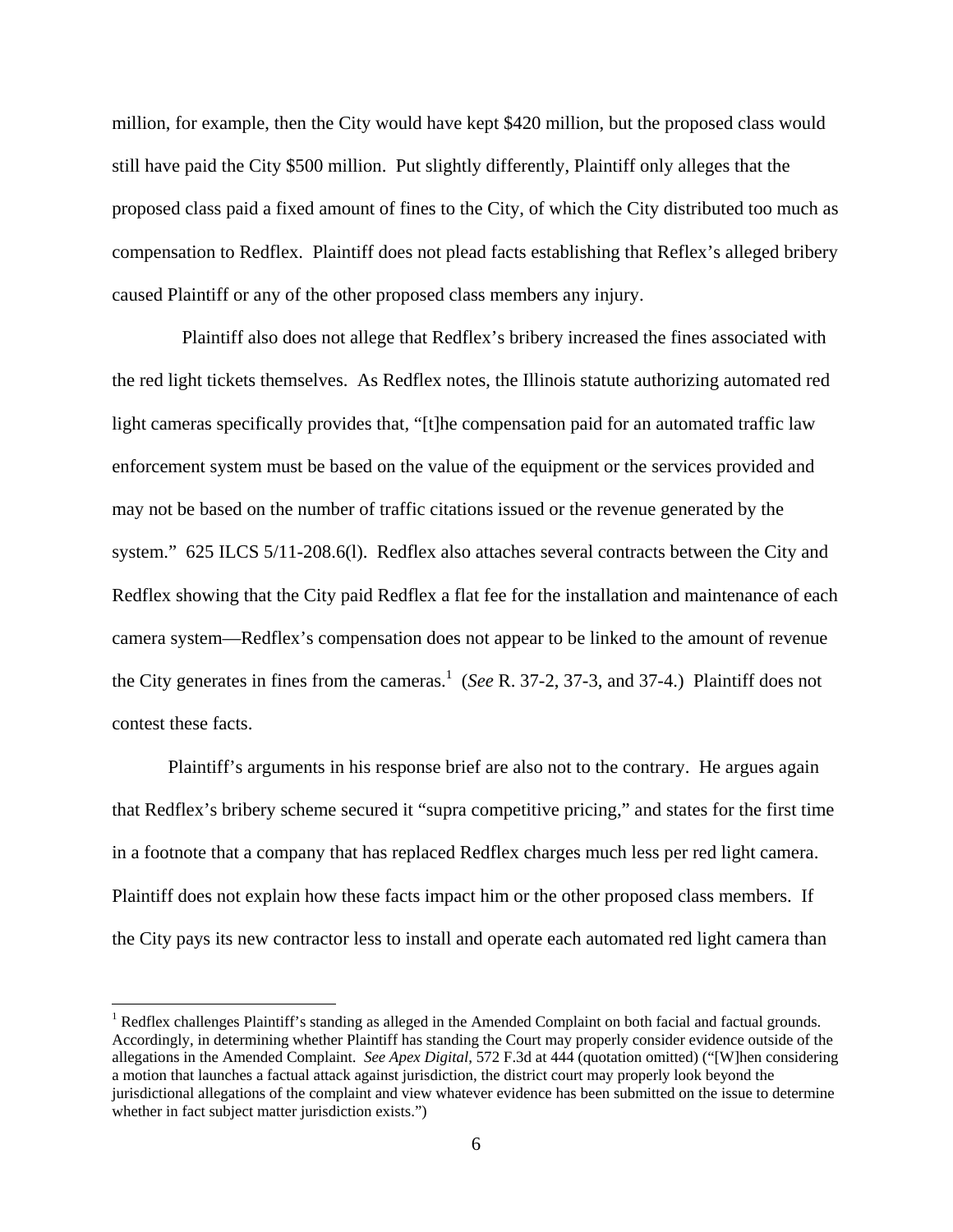it paid Redflex, for example, that does not show that the proposed class now pays less in fines to the City. In fact, Redflex argues, and Plaintiff does not contest, that the same \$100 red light fine has been in place throughout the entire relevant time period. *See* Chicago Municipal Code §§ 9- 102-020(e); 9-100-020(d). Because Plaintiff does not allege any injury, the Court dismisses Count One for lack of standing.

# **B. Count Two**

 Before addressing Plaintiff's standing with respect to his second count, the Court must first determine Plaintiff's theory of relief. In Count Two of the Amended Complaint, Plaintiff alleges that Redflex's bribery scheme led to an unlawful delegation of police power to Redflex. (R. 30, Am. Compl. ¶¶ 2; 44.) Plaintiff asserts that although Illinois law requires that the determination by an outside contractor (i.e., Redflex) of whether a motorist violated a red light ordinance must be reviewed and approved by a law enforcement officer, Redflex bribed the City to conduct only a "perfunctory" review of Redflex's determinations. The Amended Complaint alleges that this perfunctory review did not meet the Illinois statutory requirements, and was unconstitutional because it resulted in an improper delegation of the City's police power to Redflex. (*Id*.) Thus, Plaintiff contends that his ticket was void and Redflex was unjustly enriched when the City paid it his ticket proceeds. (Id.  $\P$  45-48.)

 As Defendant notes in its motion to dismiss, however, Illinois law actually provides that in municipalities of greater than one million people (i.e., Chicago), violation determinations made by an outside contractor can be reviewed and approved by a law enforcement officer, "or by an additional fully-trained reviewing technician who is not employed by the contractor who employs the technician who made the initial determination." 625 ILCS 5/11-208.3(b)(3).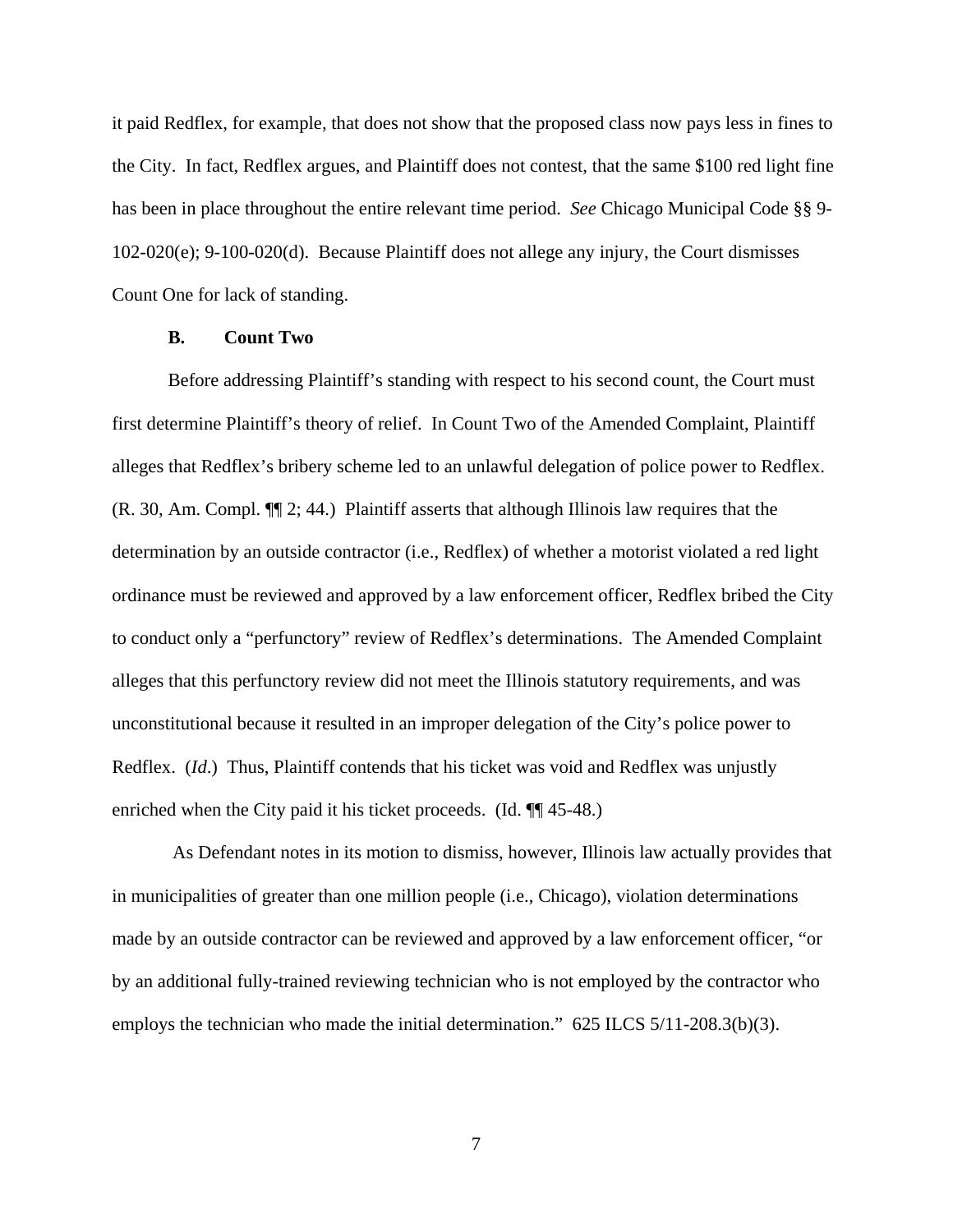Defendant states that in fact, the City contracted with IBM to perform a second-level review of Redflex's initial determinations in compliance with this requirement.

 In its response, Plaintiff does not attempt to refute Defendant's argument. Instead, he completely changes his theory, abandoning his allegations that the City delegated its police power to Redflex in violation of the Illinois state statute. Instead, he argues that the Illinois statute itself violates the Illinois constitution. There are several problems with this about-face. First, although a plaintiff may add allegations in his response to a motion to dismiss, he cannot change the theory of relief in his complaint entirely. *Compare Hrubec v. National R.R. Passenger Corp.*, 981 F.2d 962, 963 (7th Cir. 1992) ("[a] plaintiff need not put all of the essential facts in the complaint. He may add them by affidavit or brief…") *with Agnew v. National Collegiate Athletic Ass'n*, 683 F.3d 328, 348 (7th Cir. 2012) (quotation omitted) ("it is a basic principle that the complaint may not be amended by the briefs in opposition to a motion to dismiss…"); *see also Jones v. Sabis Educ. Sys., Inc.*, No. 98-CV-4252, 1999 WL 1206955, at \*3 (N.D. Ill. Dec. 13, 1999) ("In his response to the motion to dismiss, a plaintiff may assert additional facts to clarify an existing claim, but he may not amend (that is, correct or alter) his complaint such that he essentially asserts a new claim"). Here, Plaintiff is not adding facts to further elucidate how the City violated the statute. Instead, he is changing his theory altogether to argue that the statute itself is unconstitutional. The law does not allow Plaintiff to make such a substantive amendment to his complaint in a response to a motion to dismiss.

 Second, Plaintiff's shifting theory of liability on Count Two completely undermines his standing argument. In its motion to dismiss, Defendant attacks Plaintiff's standing to sue Redflex in part because even if the City's delegation of its police power to Redflex was unlawful, it was the City that injured Plaintiff—not Redflex. In response, Plaintiff argues that he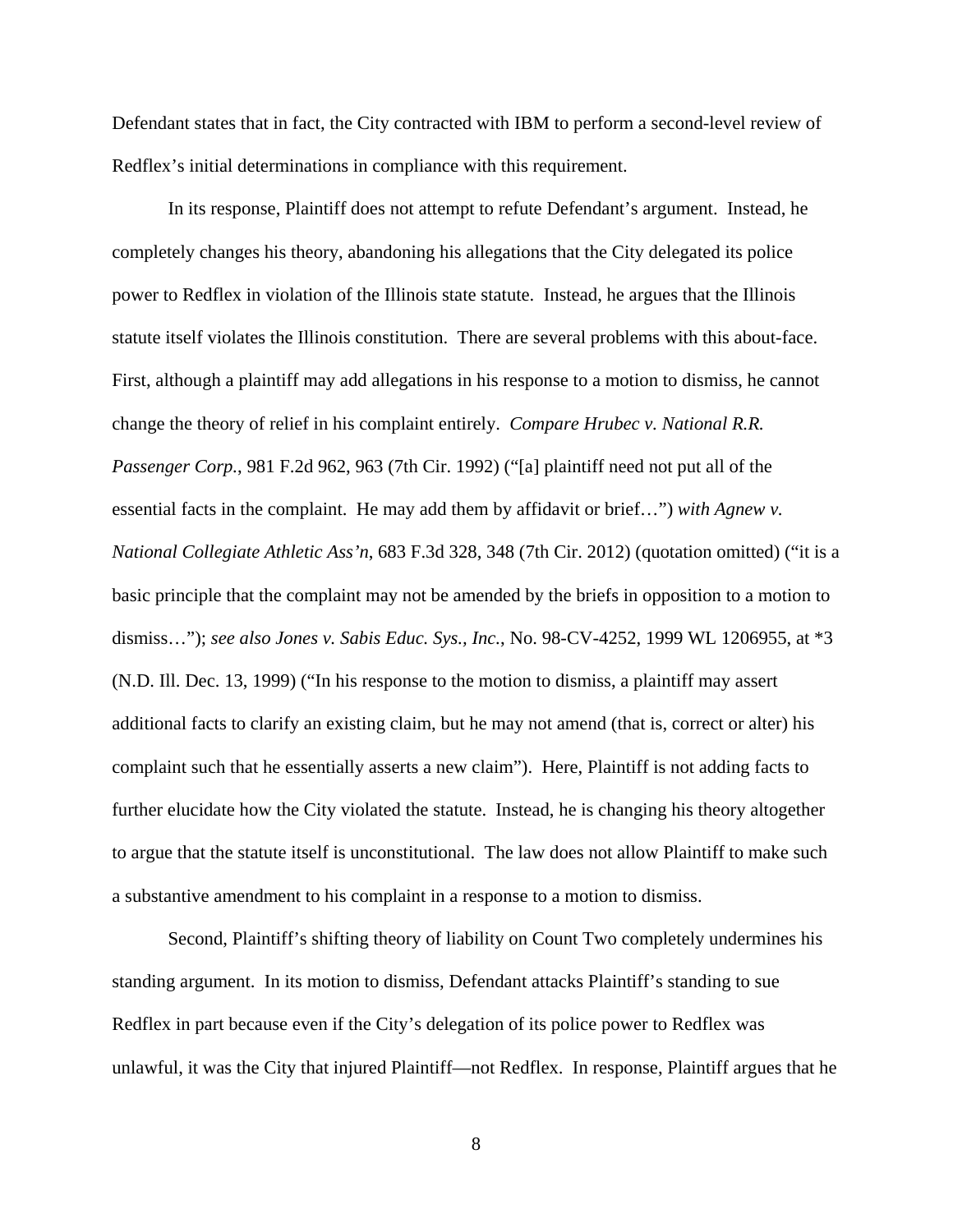has standing because it was Redflex's bribery that caused the City to unlawfully delegate its police powers. Then, Plaintiff switches gears and argues instead that although the City complied with the Illinois state statute, the statute itself violates the Illinois constitution. Plaintiff cannot have it both ways. If his claim is that the City followed the statute but the statute itself is unconstitutional, he cannot argue that he has standing because Redflex bribed the City to not follow the statute. Plaintiff also notes in passing in his response that Redflex's bribery "may well explain" why the Illinois state statute allows Chicago, but not smaller municipalities, to hire private contractors to conduct its second-level review of red light ticket determinations. If that is his claim, then he needs to assert it in his complaint. To meet his burden to establish standing at the motion to dismiss stage, Plaintiff must plead general factual allegations showing that he has suffered a legally cognizable injury, and that his injury is "fairly traceable" to Redflex. *See Lac Du Flambeau*, 422 F.3d at 495. Because Plaintiff substantively changes his theory of relief in his response brief and his shifting allegations undermine his theory of standing, the Court also dismisses Count Two for lack of standing.

### **II. Dismissal Without Prejudice**

 As a final matter, the Court notes that Plaintiff has now had two attempts to state a claim for relief. Redflex also moved to dismiss Plaintiff's original complaint. After that motion was fully briefed, but before the Court issued a ruling on it, Plaintiff successfully sought leave to amend his complaint. The Court now dismisses that Amended Complaint. While the Court will provide Plaintiff with one more chance to amend his complaint, this will likely be Plaintiff's final opportunity. Although the Court does not address Defendant's additional arguments because it finds that Plaintiff has not adequately pled facts to establish standing, Plaintiff should consider them carefully if he chooses to file another complaint.